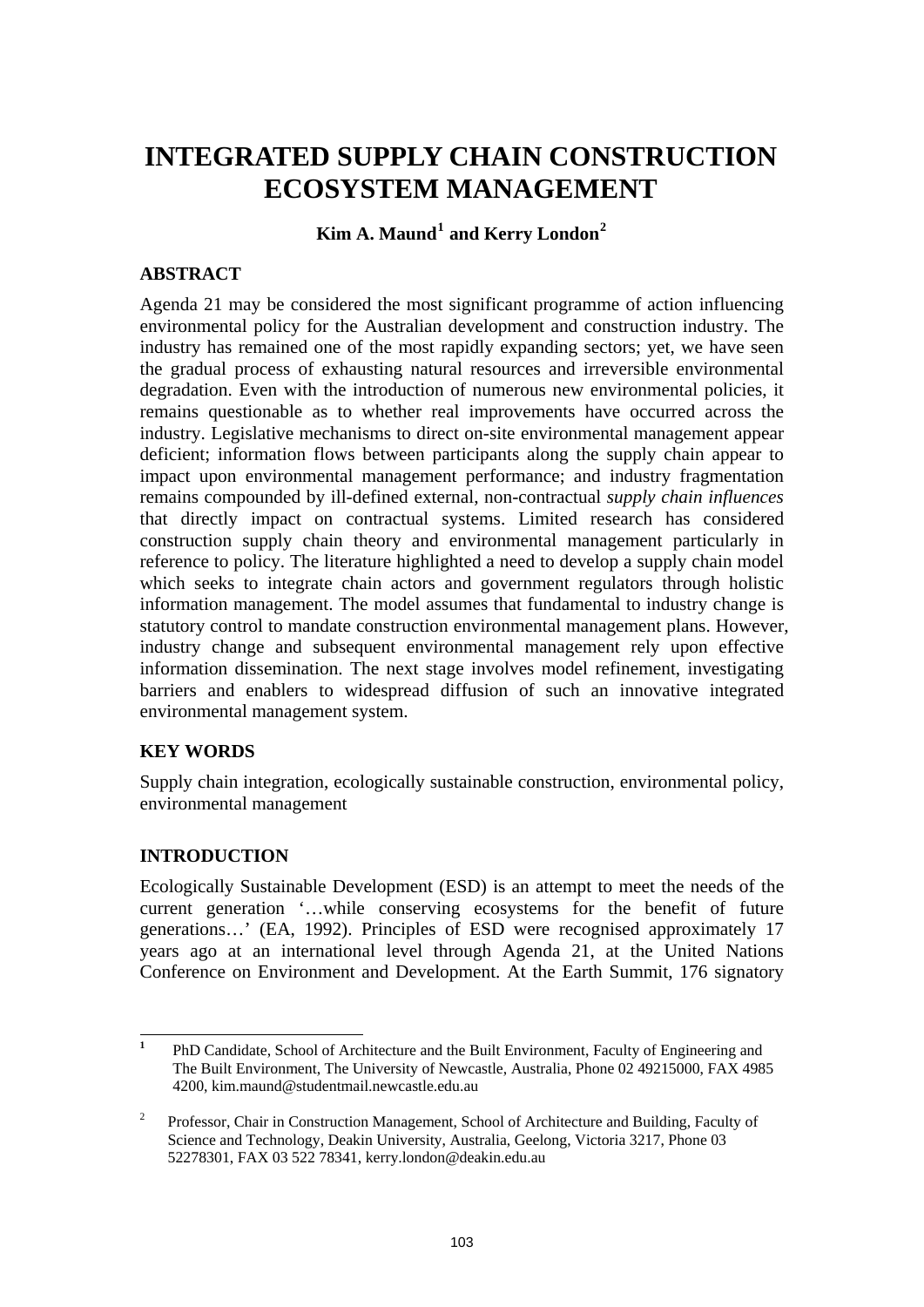countries to Agenda 21, including Australia, acknowledged the global impact that human activity was having on the environment (EA, 1992).

The Agenda 21 programme may be considered the most significant event influencing environmental policy for the Australian development and construction industry. The industry has typically remained the most rapidly expanding sector (ABS, 2009); however, synonymous with development is the gradual process of exhausting natural resources and irreversible environmental degradation (Tam *et al*., 2006). Typically the industry generated 32.4 million tonnes of solid waste in 2002-03, with 42% from the construction and demolition sector. This equates to approximately 13.6 million tonnes and positions the industry as the largest waste producing sector in Australia (ABS, 2009).

Within Australia, the commitment of the governmental hierarchy to ESD principles was evaluated immediately after Agenda 21. Subsequently, legislative policies were formulated and implemented across the tiers of government to reduce environmental degradation. However, the policies that emerged generate an extremely complex and confusing system, with little evidence of harmonisation between policy and practice throughout the supply chain. It remains questionable as to the real improvements that have occurred. Legislative mechanisms to direct on-site environmental management practice appear deficient; while, industry fragmentation is compounded by the illdefined external, non-contractual *supply chain influences* which can directly impact on the contractual system. The question is raised as to whether Australia has a genuine commitment to principles of ESD. Rather, do we wish to portray an illusion of commitment to ESD, yet we really have a poor understanding of construction industry impacts, conflicting policy, insufficient regulatory control and lack of demarcation between regulatory agencies.

"as long as the water is murky, you can't see what's going on" (Correia, 2007).

## **NATIONAL STRATEGIES AND LEGISLATION**

Although Commonwealth, State and Territory Governments endorse ESD strategies, Local Government authorities (LGA) are not bound to conform (EA, 1992). Hence, this has enabled local strategy development that may be inconsistent, in conflict with governing policy or designed to conform to local development and political pressure.

The Commonwealth *Environment Protection and Biodiversity Conservation Act,*  1999 mandated State of Environment (SoE) reporting by all Australian States and Territories. SoE reporting demonstrates the policy dilemma, as apart from solid and hazardous waste, building and construction industry impacts are not clearly identified nor acknowledged through any indicator. There remains no ability to accurately assess target areas and industry impacts to ensure appropriate policy formulation.

## **STATE AND TERRITORY LEGISLATION AND POLICY**

Australia consists of 6 States and 2 Territories and for the purposes of brevity this paper will focus on the State of New South Wales (NSW) as it provides an effective example of current policy issues that confront the construction industry. Whereby, the State Government, Department of Planning (DoP) has described the system (refer Figure 1) as a confusing web of conflicting plans and instruments, complex, full of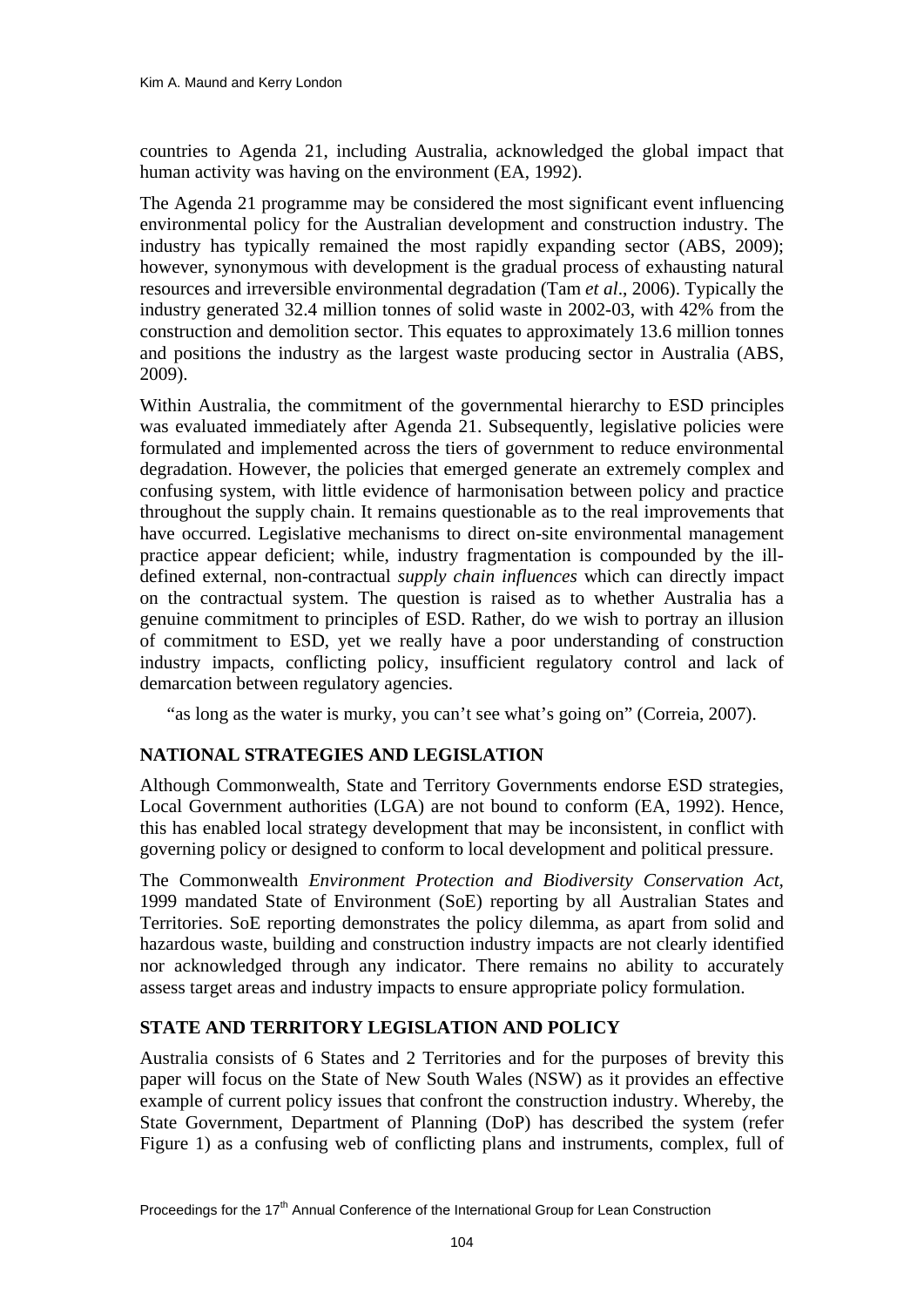unnecessary and complicated red tape and consisting of complicated planning instruments (DoP, 2007; DoP, 2009).



Figure 1: NSW Development Legislation and Policy Hierarchy

The gazettal of the NSW *Protection of the Environment Operations Act* [POEO], 1997 brought significant change to the industry. The NSW Environmental Protection Authority (EPA), now subsumed by the Department of Environment and Climate Change (DECC), came into effect with significant regulatory powers over large scale environmentally sensitive development activity (POEO, 1997). However, a review of EPA prosecutions with Land and Environment Court rulings indicate few proceedings for on-site construction practice environmental offences. Additionally, the DECC Annual Report 2007-08 (DECC, 2009) does not clearly distinguish prosecutions related to construction processes, demonstrating inadequate reporting mechanisms.

The primary Act governing development: the *Environmental Planning and Assessment Act* 1979 (EP&A Act), mandates submission of a 'statement' identifying potential environmental harm from proposed development. The Act prescribes areas to be evaluated by the consent authority: environmental, social and economic. Yet, content remain the discretion of the developer and scrutiny of assessor: subjectivity and political environment may regulate assessment. Industry emphasis is upon consent approval and dissemination of this consent information along the supply chain appears deficient.

Legislative impediments governing the industry have been acknowledged by the State and attempts made to reduce system complexity. However, a review of DoP documentation (DoP, 2009) has shown 'reforms' equate to additional legislation, policy and the introduction of Arbitrators, Regional Planning Panels and a Planning Assessment Commission: contributing to system complexity.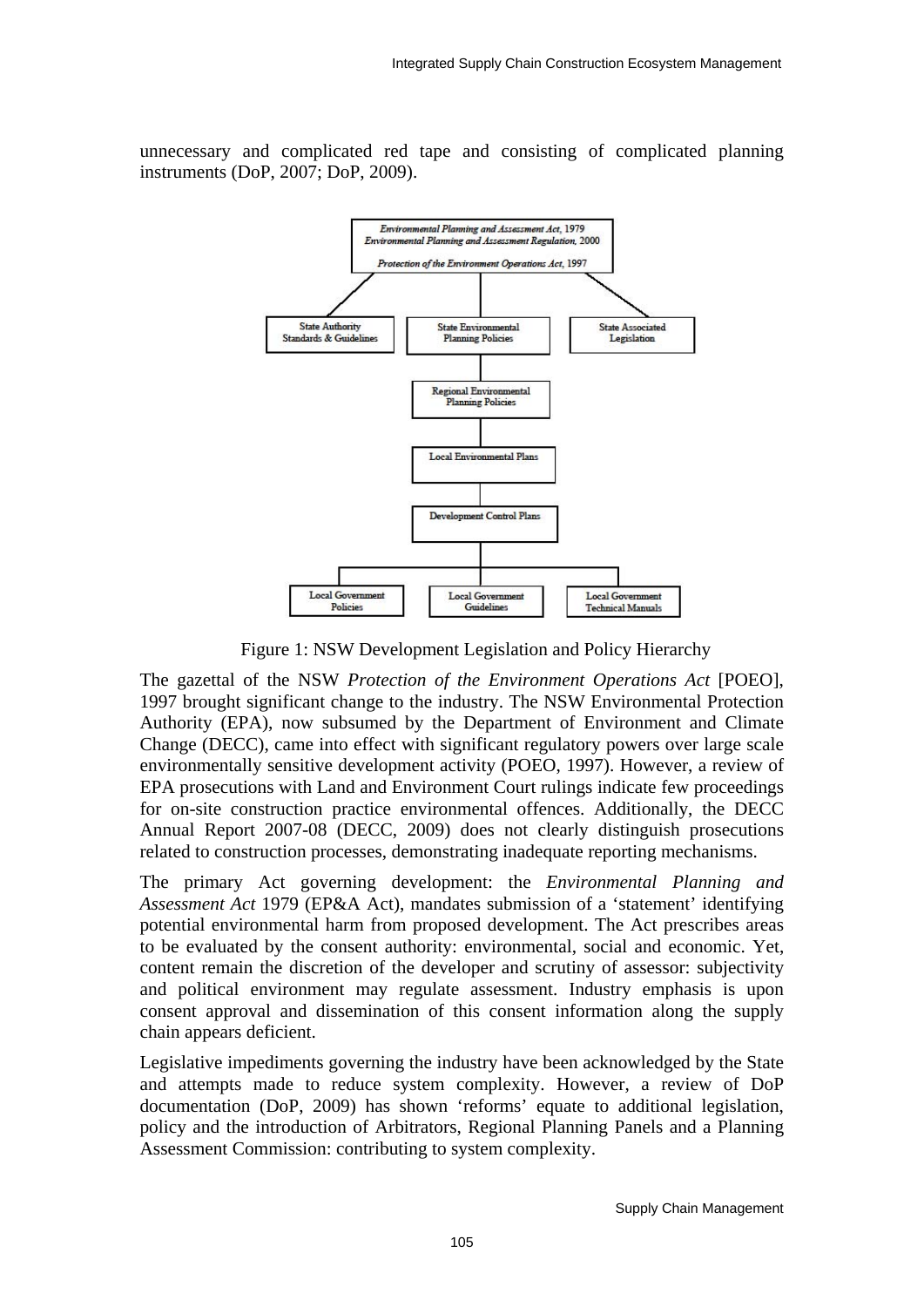# **LOCAL POLICY**

Within NSW, regulatory documents, *inter alia*, Local Environmental Plan (LEP), Development Control Plan (DCP), Guidelines and Technical Manuals, may be developed by each LGA. LEP's identify development that is prohibited, permissible with and without consent for various 'land use zones' (EP&A Act, 1979); yet, negate inclusion of on-site construction controls. Interestingly, the DoP 2007 discussion paper identified across the 152 NSW LGA's, there remains in circulation over 3,000 land use zones, 1,700 development definitions and 5,500 planning instruments (LEP's): a myriad of mandatory policy and foundation for industry fragmentation.

Under the umbrella of the LEP, the DCP provides specific development detail. Previously, LGA's were not restricted in the number of DCP's developed. However, a recent policy amendment, attempted to streamline DCP documentation through a limitation of one DCP per LGA (EP&A Act, 1979). Regrettably, the focus on a single DCP for most LGA's has become an amalgamation of all previous DCP's. Therefore the new DCP may become an extremely lengthy document with a myriad of Elements avoiding the streamline approach.

#### **STRATEGY AND LEGISLATION ADMINISTRATION**

Nationally, there is an overwhelming amount of legislation and policy that has been introduced to address principles of ESD and regulate the extremely complex and fragmented construction industry. Effectiveness of legislation is dependent upon successive links throughout the supply chain to enable information dissemination, implementation and practice. With a complex and fragmented construction network, involving multiple internal and external stakeholders, it is likely that legislative information remains unknown, confused or misplaced along the system. It is improbable that all construction supply chain stakeholders would have the knowledge and understanding of all applicable environmental legislation, in conjunction with the technical standards and policy associated with their individual professional domain.

With minimal regulatory on-site controls and prosecutions, insufficient enforcement may potentially reflect industry fragmentation. In effect, there is an apparent need for legislative mechanisms that facilitate information dissemination throughout the supply chain. Without appropriate dissemination methods, on-site environmental management and the ability to achieve principles of ESD remain limited.

An integrated supply chain construction ecosystem management model may induce lean construction practice. Such a model would introduce mandatory on-site construction controls: construction environmental management plans, through legislation and simultaneously employ mechanisms to direct implementation, monitoring and regulatory enforcement: distribution of information throughout the construction supply chain.

## **SUSTAINABLE CONSTRUCTION LITERATURE**

Shen and Tam (2002) provide a succinct summation regarding the reality of construction practice upon the environment 'Construction is not by nature an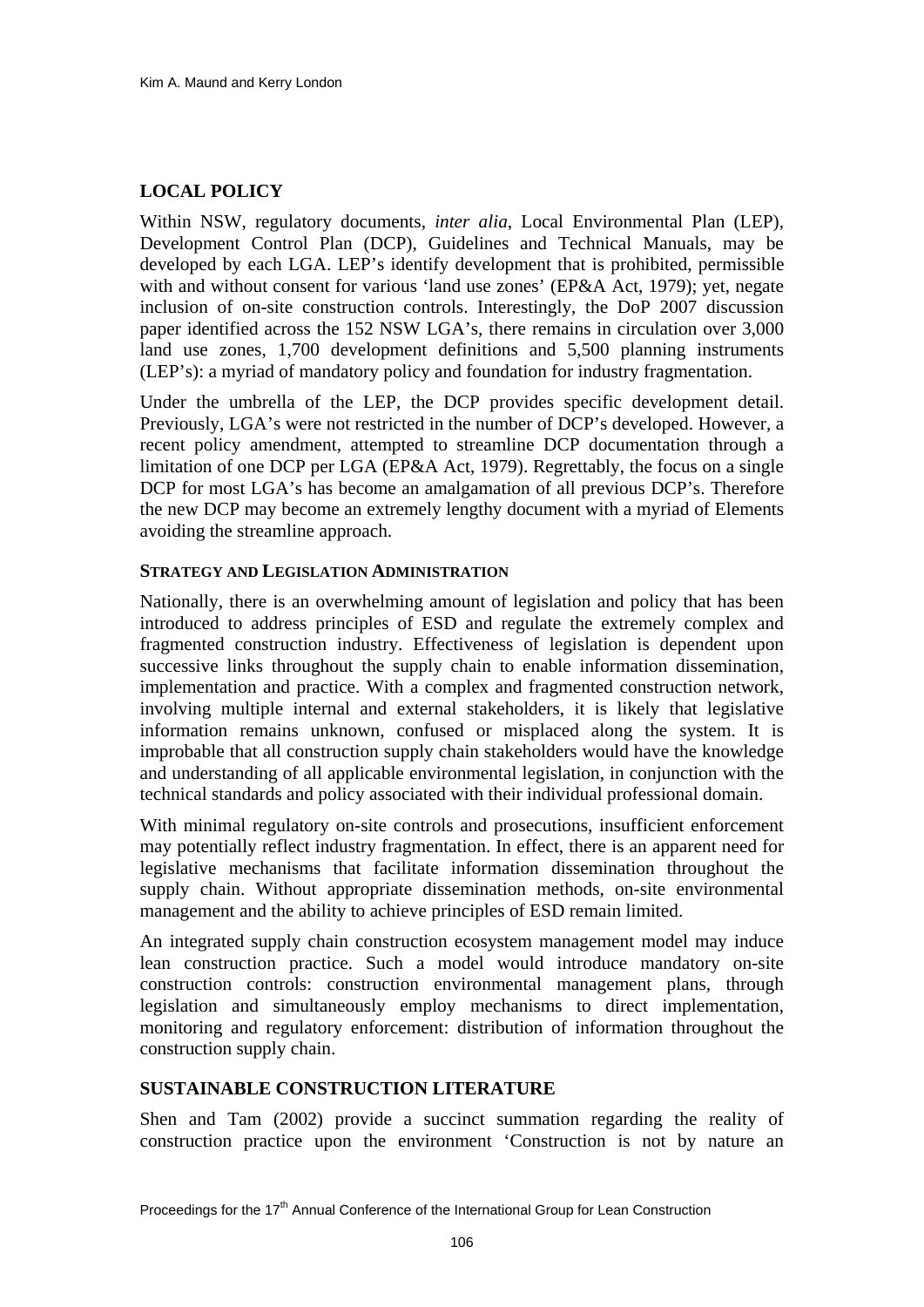environmentally friendly activity'. Throughout the literature sustainable construction (SC) has been used extensively; however, it is aligned with a myriad of definitions that evoke an array of conclusions (Du Plessis, 2007; Kaatz *et al*., 2006). The definition by Kibert (1994) forms a nebulous or broad-spectrum statement, not uncommon throughout the literature: 'the creation and operation of a healthy built environment based on ecological principles and resource efficiency'. Although such definitions demonstrate ESD appreciation, they may fall under criticism due to generalisation and uncertainty of direction. Matar *et al*. (2008) provide a more operational definition, where "sustainable construction is an emerging field of science that aims at incorporating the general sustainable development concepts into conventional construction practices".

A literature review of sustainable construction in relation to on-site construction practice identified five dominant themes we have categorised as:

- Environmental Assessment and Evaluation Systems;
- **Environmental Construction Design and Operation;**
- Construction Waste Management;
- **•** Policy and Environmental Management Planning; and
- Supply Chain Management.

#### **ENVIRONMENTAL ASSESSMENT AND EVALUATION SYSTEMS**

The literature has shown that environmental assessment (EA) and evaluation systems were introduced in an attempt to analyse and improve industry impacts and promote sustainability principles (Cole, 1999). EA, a legislative component of the NSW development approval process, involves the identification and mitigation of project impacts. Yet, it is interesting to note that the literature shows building assessment as a separate entity (see Kaatz *et al*., 2006).

Although evaluation tools may contend with construction activities, the review has generated discussion around 'green assessment' (i.e. building performance against environmental criteria) and 'sustainable assessment' (i.e. holistic project assessment: environmental, social and economic) (Cole, 1999; Kaatz *et al*., 2006). Research has identified assessment methods are generally voluntary mechanisms to promote sustainable practice (Cole, 1999). However, voluntary implementation has not appeared sufficient to induce necessary change.

#### **ENVIRONMENTAL CONSTRUCTION DESIGN AND OPERATION**

SC researchers who we have categorised in this field have typically been associated with the 'green building' phenomenon. Researchers in this area investigate more specific technical design issues which are then manifest in the operation phase of the asset, for example, energy efficient structures to reduce energy consumption and water reducing strategies to reduce water consumption during post-construction operation (Barnett, 2000; San-Jose *et al*., 2007). Primarily, the literature indicates that good design at the pre-construction phase will have beneficial environmental effects at the post-construction phase. A review of the research into this domain has identified a dearth of information surrounding on-site construction practice. Where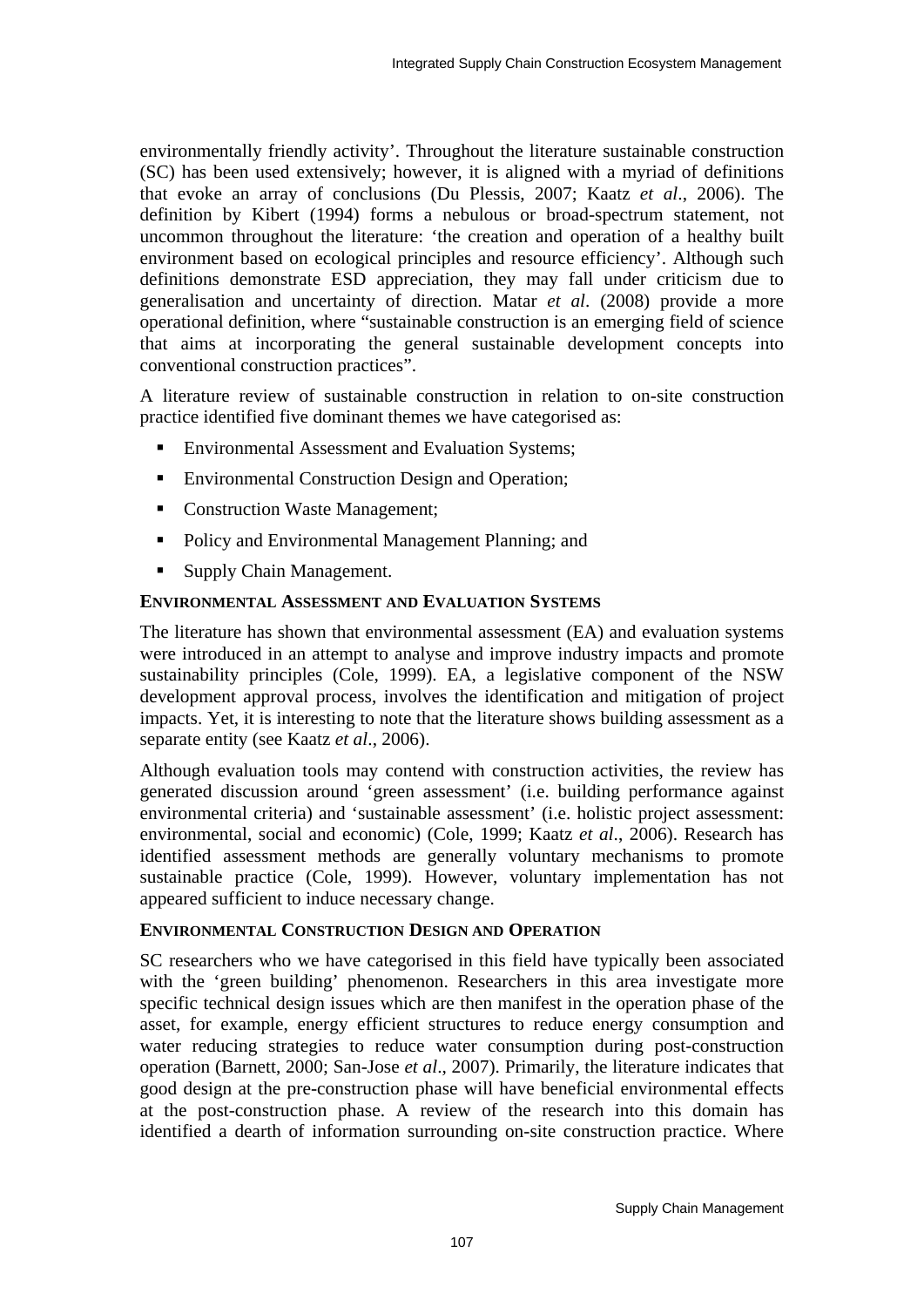the green building phenomenon does not appropriately consider construction impacts, it may be argued that it cannot support the claim of being a sustainable process.

#### **CONSTRUCTION WASTE MANAGEMENT**

There is a plethora of literature on waste management in relation to on-site construction environmental impacts with themes including policy formulation, evaluation tools, minimisation and recycling. Predominantly, the literature evaluates construction waste by-products, reduction through improved operational design, possible elimination and disposal upon production (see Delay *et al*., 2006; Kharrufa, 2006). Policy regulation and economic incentives are often utilised for waste management. Importantly, some form of regulation has generally preceded or run in conjunction with an economic incentive programme (see Begum *et al*., 2006; Duran *et a*l., 2006) and this highlights statutory legislation as an initiator of industry change. To "enforce" appropriate environmental on-site construction practice, legislation may be the mechanism to drive sound practice.

#### **POLICY and ENVIRONMENTAL MANAGEMENT PLANNING**

The literature review has shown policy regulation has the ability to significantly influence industry (see Karuthia, 2005; Shi *et al*., 2007). Interestingly, regulatory enforcement has been a mechanism by which to assess policy effectiveness (Shi *et al*., 2007). Shamshack and Ward, (2007) provided support for enforcement, stating that 'enforcement significantly increases over-compliance'. Furthermore, enforcement involving economic disadvantage has been shown as a precursor to industry change (Earnhart, 2004; Shi *et al*., 2008).

Recently the United Kingdom introduced the Site Waste Management Plans Regulations 2008 that demonstrate support for formulation and implementation of plans to control construction environmental impacts. Plans concern estimating types and generated waste estimates, with management measures. However, the Regulations apply to projects with an estimated cost of £300,000 and above. Projects under this threshold are not affected by the Regulations (OPSI, 2009); therefore, environmental impacts from smaller projects may be considered negligible. The potential for significant industry improvement may be questioned with the emphasis upon plan preparation rather than mechanisms to execute enforcement.

Self-regulation has received attention within the literature as a mechanism to drive industry change and encourage environmental management practice. Many environmental management systems (e.g. ISO series) exist that guide organisations in the planning and adoption of environmentally sensitive operations. However, researchers have tended to investigate the benefits of system implementation in terms of reduced operating costs and enhanced corporate image (Ofori, 200) with limited emphasis upon on-site construction environmental practice.

The literature review identified the importance of statutory policy to initiate change, particularly with the introduction of enforcement processes. Enforcement identifies the importance of the regulator: a direct impact upon the entire construction supply chain, including on-site construction operations. The literature highlighted a need to develop a supply chain model to integrate chain actors and government regulators through holistic information flow management.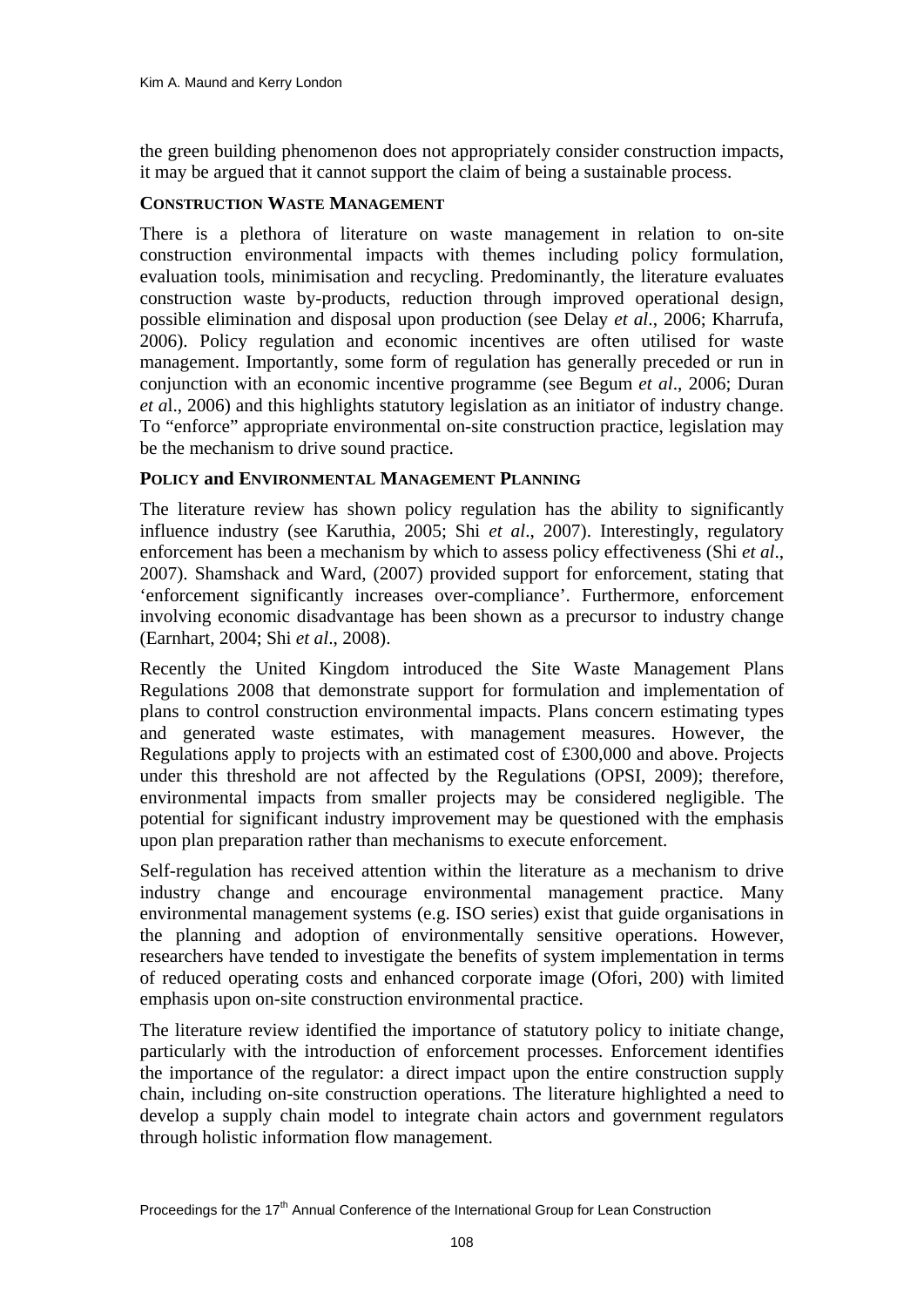#### **SUPPLY CHAIN MANAGEMENT**

The literature has shown that harmonisation between supply chain operations and corporate strategy can produce significant advantage in fiscal management, quality and performance (Cox and Townsend, 1998; Johnson and Leenders, 2006). Research into the construction supply chain is moving out of its infancy phase; yet, the industry has not fully embraced the potential implications with this style of management. The construction supply chain is extremely complex and subject to constant change (London, 2004) and in an attempt to improve the industry a primary driver has been economic advantage: with little emphasis upon how it may be used to achieve environmental protection.

To understand the complexities and relationships specific to construction, that make supply chains unique, the ability to view the "entire" construction supply chain is necessary (London, 2004). In this respect, the literature has not really paid enough attention to external influences upon the industry and how they impact upon information delivery of environmental policy. The construction supply chain has been defined as "a complex web of information systems, operational activities and management techniques that exist amongst entities that maintain relationships of varying strengths with one another" (Wang, 2007). The most salient attribute of this definition lies with the term "entities". Within this interpretation there is no specific limitation to those involved within the supply chain and it has the potential to move beyond the current view as an expression restricted to suppliers and customer. The interpretation enables introduction of external entities with no contractual relationship yet maintain powerful influence over successful supply chain operations.

Performance and interaction of entities and their ability to accept change, are crucial to effective operational activities. Notwithstanding the foregoing, there remains one central theme to successful supply chain operations: information transfer. The underlying need maintain effective communication channels is considered a fundamental principal to direct change (Ling, 2003; London., 2004; Wang, 2007) and this applies to the construction supply chain. However, flow of policy information, both upwards and downwards, throughout the construction supply chain related to environmental impact control is not clearly understood.

Fragmentation is identified throughout the development process, particularly in terms of information transfer. Understanding complexities of the construction supply chain, external influences and policy interaction will enable identification of barriers and enablers to policy formulation and implementation to reduce disharmony and achieve outcomes. Understanding the construction supply chain in its entirety, including relationships between on-site construction practices and environmental impacts, may influence knowledge and understanding of how we can achieve ESD principles.

# **IMPLICATIONS AND FUTURE RESEARCH**

Literature reviewed indicates a significant amount of research into SC; however, there is a perceptible lack of research relating to construction supply chain theory and environmental management in the context of policy and information flow. Industry fragmentation and poor information transfer may be significant causes of inefficiencies in the supply chain relating to on-site environmental controls. However,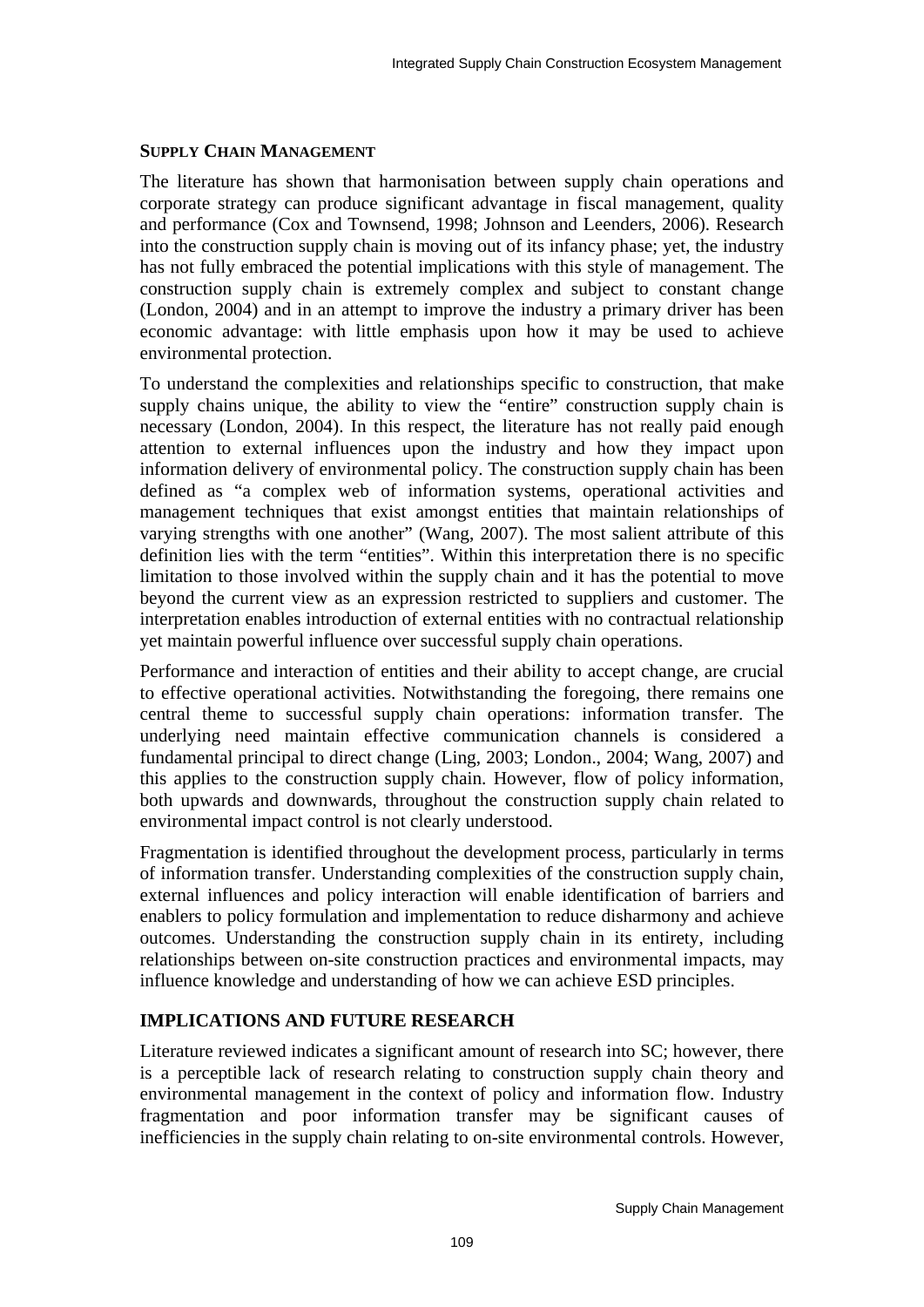knowledge about the external non-contractual supply chain system relationship remains inadequate. The potential value and effectiveness of construction environmental planning for on-site operations is not apparent. In this respect, the following research questions have been posed:

- Research Question 1: *"To what extent does government policy support construction environmental management"*
- Research Question 2: *"How does information flow impact integrated construction environmental management performance within the supply chain system?"*

Information is required on legislative information transfer and impact along the construction supply chain relating to on-site environmental management. The research involves development of a model that will seek to integrate chain actors through holistic information flow management. The model will assume that fundamental to industry change is the implementation of statutory controls to mandate construction environmental management plans. However, industry change and subsequent environmental management rely upon an effective information dissemination system. Examination of the interactions between all stakeholders, against the barriers and enablers to successful information dissemination will provide the understanding of how process change can be implemented. Additionally, an ability to reduce system fragmentation will enable mechanisms to drive information from the initial design and approval stage through to the on-site construction phase and improve construction environmental performance.

## **REFERENCES**

Australian Bureau of Statistics (ABS, 2009): [www.abs.gov.au](http://www.abs.gov.au/)

- Barnett, R. (2000). "Green Building Now." *In Business*, Jul/Aug, 2000, 22(4), 24.
- Begum, R. A., Siwar, C., Pereira, J & Jaafar, A. H. (2006). "A benefit-cost analysis on the economic feasibility of construction waste minimization: The case of Malaysia." *Res. Cons. & Recyc*., 48(1), 86-98.
- Correia, D. (2007). "The sustained yield forest management act and the roots of environmental conflict; in Northern New Mexico." *Geoforum*, 38 (5), 1040-1051.
- Cole, R. J. (1999). "Building environmental assessment methods: clarifying intentions." *Bld. Res. & Info.*, 27(4), 230-246.
- Cox, A. & Townsend, M. (1998). "*Strategic Procurement in Construction: towards better practice in the management of construction supply chains."* Thomas Telford Publishing, London, UK.
- Delay, M., Lager, T., Schulz, H. D. and Frimmel, F. H. (2006). "Comparison of leaching tests to determine and quantify the release of inorganic contaminants in demolition waste." *Wst. Mgt.*, 27(2), 248-255.

NSW Department of Environment and Climate Change (DECC, 2009): [www.environment.nsw.gov.au](http://www.environment.nsw.gov.au/)

NSW Department of Planning (DoP, 2009): [www.planning.nsw.gov.au](http://www.planning.nsw.gov.au/)

DuPlessis, C. (2007). "A strategic framework for sustainable construction in developing countries." *Const. Mgt. and Econ.,* 25 (1), 67-76.

Proceedings for the 17<sup>th</sup> Annual Conference of the International Group for Lean Construction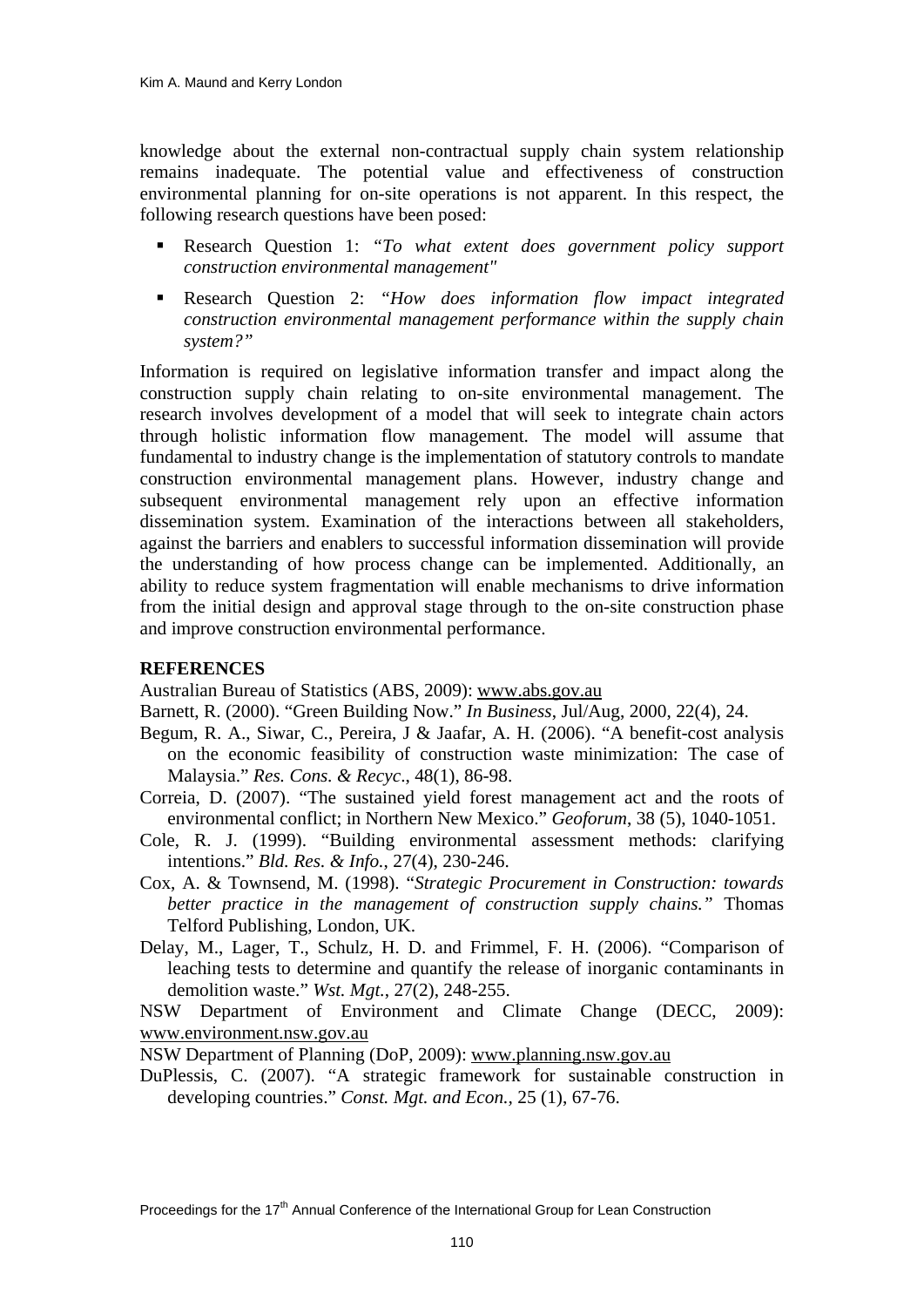- Duran, X., Lenihan, H. and O'Regan, B. (2006). "A model for assessing the economic viability of construction and demolition waste recycling-the case of Ireland." *Res., Const. & Recyc.*, 46(3) 302-320.
- Earnhart, D. (2004). "Regulatory factors shaping environmental performance, of publicly owned treatment plants." *J. Env., Econ. & Mgt.*, 48(1), 655-681.
- Environment Australia. (1992). *National Strategy for Ecologically Sustainable Development*, Commonwealth of Australia, Canberra, Australia.
- Johnson, P. F & Leenders, M. R. (2006). "A longitudinal study of supply organizational change." *J. Purch. & Supply Mgt.*, 12(6), 332-342.
- Kaatz, E., Root, D. S., Bowen, P. A. & Hill, R. C. (2006). "Advancing key outcomes sustainability building assessment." *Bld. Res. and Info.*, 34(4), 308-320.
- Karuthia, V. (2005). "Controlling water pollution in developing and transition countries-lessons from three successful cases." *J. Env. Mgt*., 78, 405-426.
- Kharrufa, S. (2006). "Reduction of building waste in Baghdad Iraq." *Bld. and Env.*, 42, 2053-2061.
- Kibert, C. J. (1994). Principles of sustainable construction, in Proceedings of the  $1<sup>st</sup>$ international Conference on Sustainable Construction. In Kibert, C.J. (2007). "The next generation of sustainable construction." *Bld. Res. & Info.*, 35(6), 595-601.
- Ling, F.Y.Y.(2003). "Managing the implementation of construction innovations." *J. Const. Mgt*., 21, 635-649.
- London, K. (2004). "*Construction supply chain procurement modelling*." PhD Diss. University of Melbourne, Australia.
- Matar, M. M., Georgy, M. E. and Ibrahim, M. E. (2008). "Sustainable construction management: introduction of the operational context space (OCS)." *Const. Mgt. & Econ.,* 26(3), 261-275.
- NSW Department of Planning (2007). "*Discussion Paper: Improving the NSW Planning System*", DoP, Sydney.
- NSW Government Legislation: [www.legislation.nsw.gov.au](http://www.legislation.nsw.gov.au/)
- Office of Public Sector Information (OPSI, 2009): [www.opsi.gov.uk](http://www.opsi.gov.uk/)
- Ofori, G. (2000). 'Greening the construction supply chain in Singapore." *Euro. J. Purch. & Supply. Mgt*., 6(3-4), 195-206.
- San-Jose, J. T., Garrucho, I., Losada, R. & Cuadrado, J. (2007). "A proposal for environmental indicators towards industrial building sustainable assessment." *Int. J. Sust. Dev. & Wld. Ecol.*, 14(2), 160-173.
- Shen, L. Y. and Tam, V. W. (2002). "Implementation of environmental management in the Hong Kong construction industry." *Int. J. Proj. Mgt.,* 20(7), 535-543.
- Shi, H., Peng, S. Z., Liu, Y & Zhong, P. (2007). "Barriers to the implementation of cleaner production in Chinese SMEs: government, industry and expert stakeholders' perspectives." *J. Clnr. Prod.,* 16, 842-852.
- Shimshack, J & Ward, M. B. (2007). "Enforcement and over-compliance." *J. Env. & Econ. & Mgt*., 55, 90-105.
- Tam, V. W. Y., Tam, C. M., Zeng, S. X. and Chan, K. K. (2006). "Environmental performance measurement indicators in construction." *Bld. & Env.*, 41(2), 164- 173.
- Wang, Y. (2007). "*Using information and communication technology to facilitate supply chain management in the New Zealand construction industry."* Master of Business Thesis, School of Business, Auckland University of Technology.